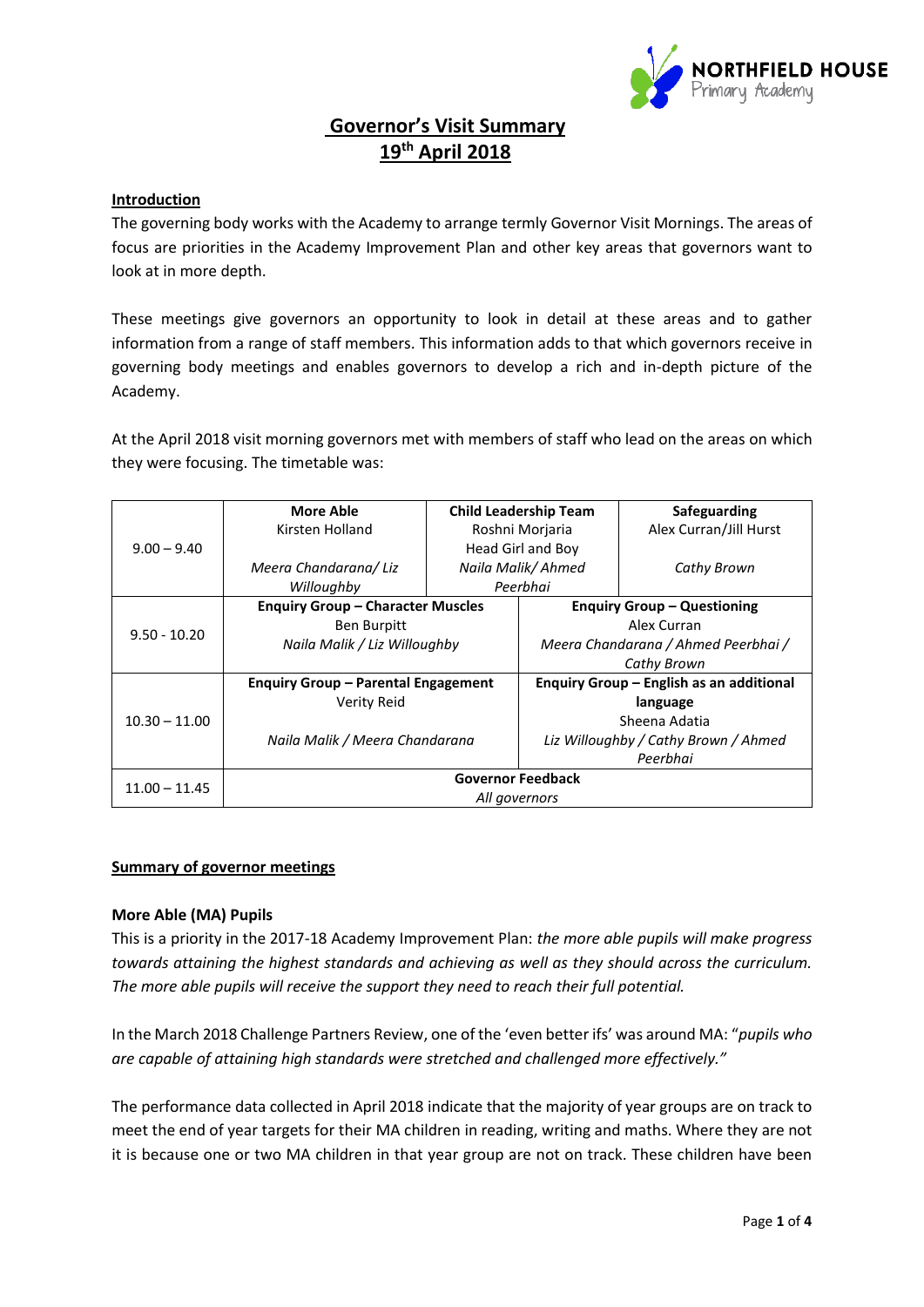identified, their progress has been discussed in pupil progress meetings and targeted interventions are being put in place.

A tracking grid has been introduced for foundation subjects (i.e. other than reading, writing and maths) to support the identification of children who are MA in each subject. Much of the current enquiry group work will also support the development of MA children's skills, e.g. questioning, exercising character muscles.

# **Child Leadership Team (CLT)**

This has been set up this academic year and has two representatives from each year group from year 2 to 6 with a Head Girl and Boy from amongst their number. This year the representatives have been selected by teachers but the intention is to introduce pupil elections in the future to enable pupils to participate in a democratic process. The CLT has met twice, once for an introductory session and once to share suggestions from members and their classmates. Suggestions include a Calming Club, an EAL Club and cups by the drinking fountains.

The Head Girl and Boy are very proud to be in these roles. They reported that the CLT is leading to a greater feeling of belonging at the Academy, a sense of responsibility, team spirit and control and pride in being able to help others. Governors commented on the passion of Miss Morjaria for the work of the CLT.

There are plans to make the CLT members more visible. Governors made a number of suggestions, including: a CLT constitution with agreed timescales for responses to CLT suggestions and clarity on who to take suggestions to; tracking of suggestions and responses; CLT budget; develop direct engagement of CLT with Y1 and FS.

# **Safeguarding**

Governors are required to submit the Annual Safeguarding Report to the Local Authority by the end of the summer term. Those present reviewed last year's report and agreed changes. The conclusion was that the Academy has very robust systems for ensuring that the required safeguarding leads are in place, that all staff have up to date training appropriate for their role, that policies and procedures are reviewed annually and that required information is published on the Academy website.

It was noted that all except one governor attended the whole staff annual safeguarding training in February 2018, that two have attended Safeguarding for Governors training (with another booked on in June 2018), that two have Safer Recruitment training (though recommended to renew) and that Jill Hurst, Family Support Worker, gave a governors' update on safeguarding practice in Northfield House in September 2017. It was agreed that Jill will give an annual safeguarding briefing to governors and that in Autumn term 2018 this will focus on Prevent and updates to Part 2 (relevant to governors) of Keeping Children Safe in Education.

The Academy is starting to use CPOMS (safeguarding and child protection software for schools) more widely and this should improve recording.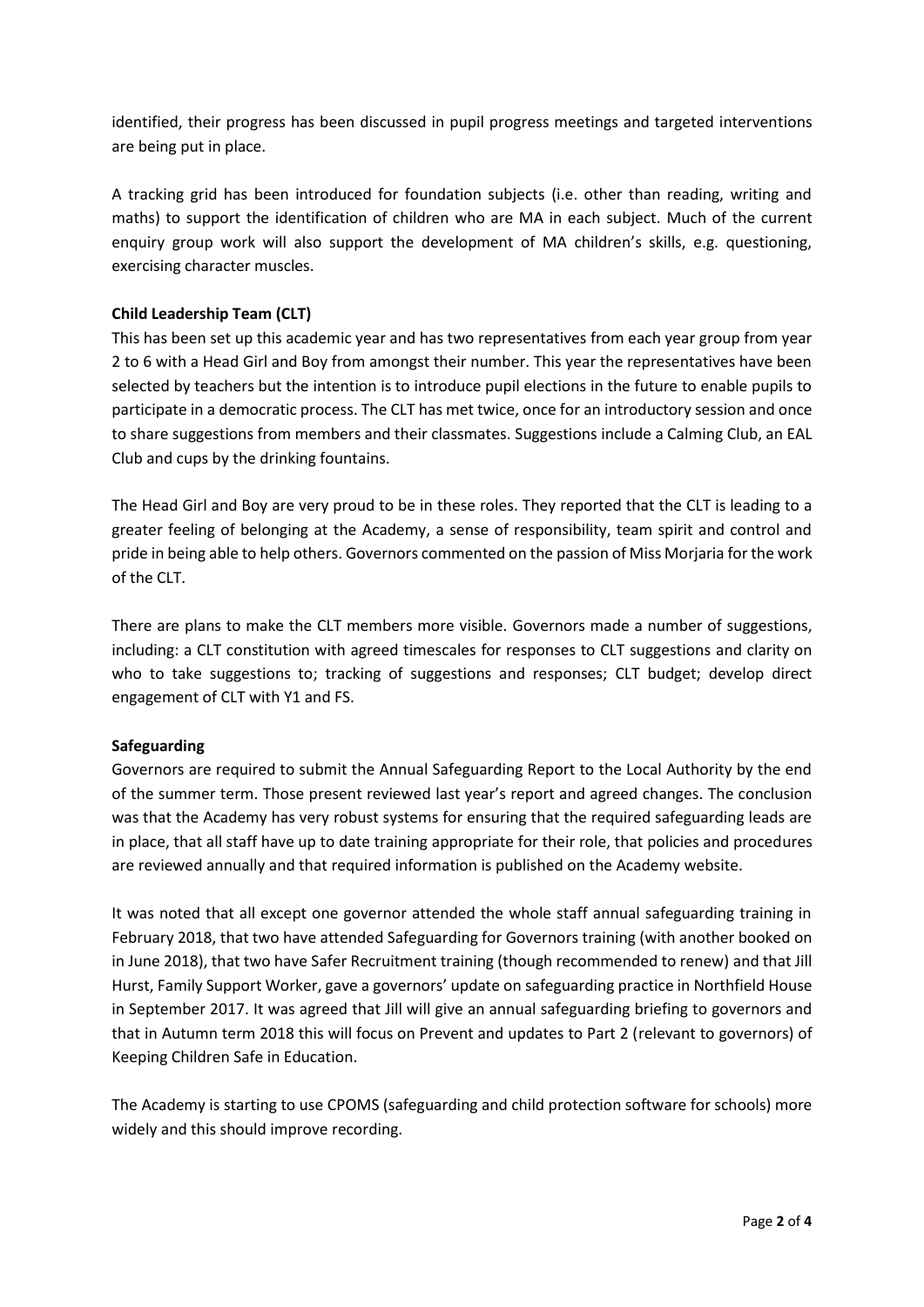The annual Local Authority Safeguarding Healthcheck is booked for June 2018. The actions from the 2017 check have been completed: all staff training on Channel and FGM; revised whistleblowing policy; and, e-safety training for parents.

# **Enquiry Groups**

These are groups of teaching staff who work on one area over the summer term. Their work includes audits of current practice, research into the views of relevant staff or pupils, research into practice elsewhere, trialling of ideas and evaluation of impact. The enquiry groups' work concludes with presentations to colleagues on the learning by the group and recommendations for development in practice at the Academy.

# **Enquiry Group – Character Muscles**

The Academy has previously focused on the 6Rs and this year has adapted these as part of the Public Health England Route to Resilience project. This aims to support children's social and emotional wellbeing and, ultimately, better mental health by focusing on developing character muscles. It was initially introduced into Year 5 and has now been rolled out across the Academy.

The enquiry group is focusing on ensuring that character muscles are embedded in the life of the Academy and that parents are engaged with this work. Character muscles are referred to in lessons and the majority of Academy tweets, they were mentioned at parents' evening and they will be referred to in the pupil reports this term.

Governors discussed with Mr Burpitt how the Academy will measure the impact of this work and agreed that it will take time to observe in the children's language, behaviour and learning. Miss Chandarana noted that she is already seeing the impact in Nursery with children applying the character muscles across a range of activities.

# **Enquiry Group – Questioning**

Observations of teaching have identified that this is a common area to develop. Members of this enquiry group have been conducting research and audits of what is happening in the Academy to establish where that development needs to be focused. They have found that teachers are asking a range of questions but that the children find it difficult to answer, particularly open questions. There are a number of reasons for this including language barriers, not having the basic knowledge to answer and not having the skills to frame an answer.

Members of the group have focused on strategies to build children's ability to answer questions and have identified the following priorities:

- focus on higher order questions
- pre-steps to questioning, based on making links with experiences, activating knowledge, using a stimulus etc
- teaching children to ask good quality questions
- improving staff questioning techniques.

Group members are now developing and trialling different strategies and techniques. This is currently small scale but some impact is already evident. For example, Mr Wharin's IRIS videos show visible